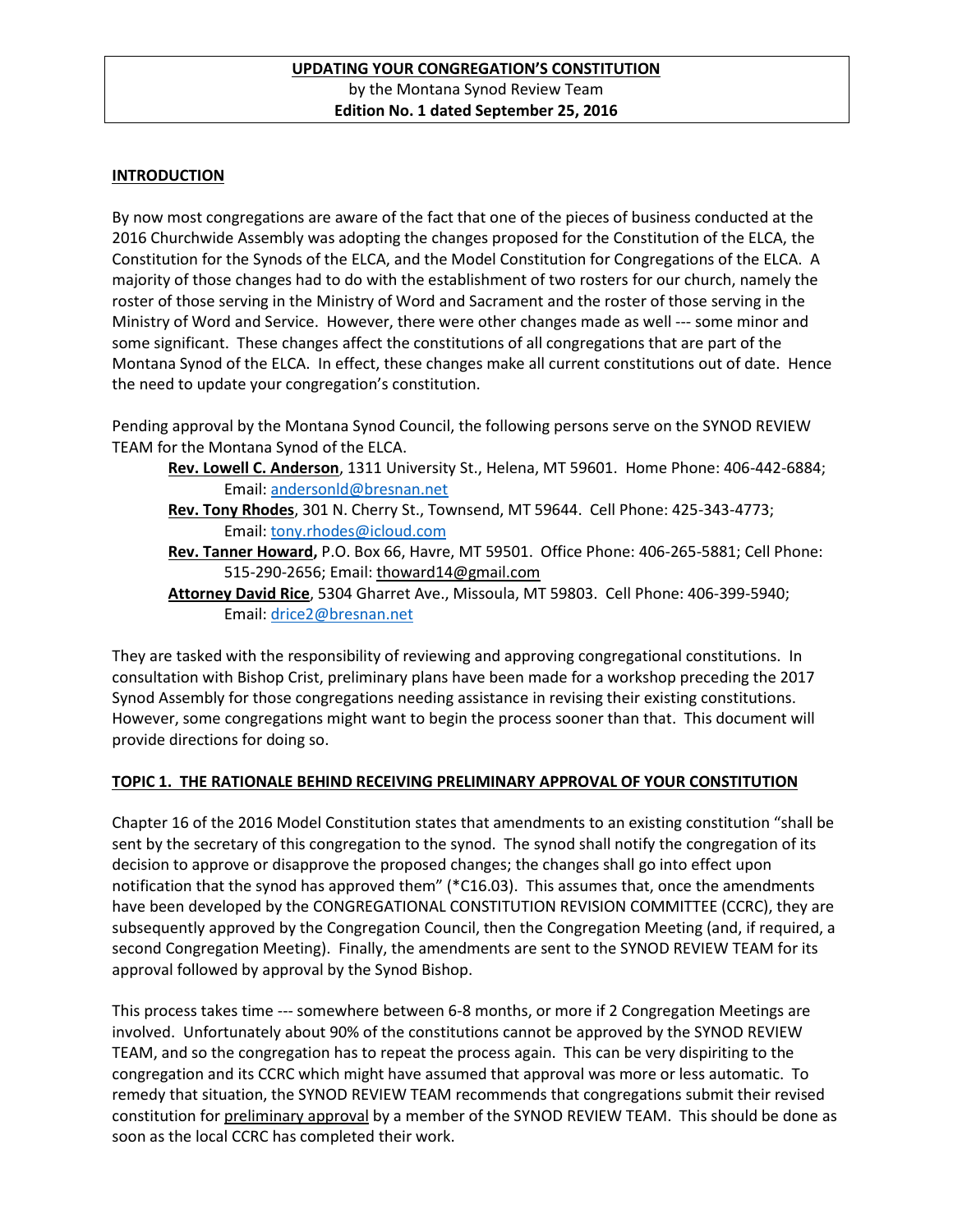Most congregations will have to go through this process 2 or more times before preliminary approval can be granted, but once that preliminary approval has been achieved, then the revised constitution can be approved by the Congregation Council and the Congregation Meeting (s), and finally approved by the SYNOD REVIEW TEAM and the Synod Bishop. This constitutes the final approval and, while we cannot guarantee that this final approval is automatic, yet the chances for approval are greatly enhanced.

The actions taken at the 2016 Churchwide Assemby mean that approximately 100 changes have to be made to existing congregational constitutions. The prospect of having to make and approve approximately 100 individual amendments might be viewed as an overwhelming task by the congregation. However, the Office of the Secretary of the ELCA has ruled that the entire revised constitution can be considered as one amendment. This greatly simplifies the task of incorporating the 9 pages of changes issued by the Secretary of the ELCA. It should be noted that almost all of the changes are mandated changes (changes to the provisions marked with an asterisk).

### **TOPIC 2. INCORPORATING THE 2016 MANDATED CHANGES INTO YOUR CONSTITUTION**

The question now becomes: how do we deal with all of these changes? How do we incorporate them into our current constitution?

First of all, the CCRC should have in their possession the following documents. The first 3 documents are available from "elca.org/Resources/Office of the Secretary". Click on the download button for the following 3 icons:

- 1. Guide to Use of the Model Constitution for Congregations 2014
- 2. Model Constitution Congregations 2016
- 3. Amendments to Model Constitution for Congregations 2016.
- 4. SYNOD REVIEW 2016. This 24 page document (specific for congregations of the Montana Synod) is used by the Synod Reviewers to evaluate the constitutions submitted by congregations. In addition to the evaluation portions of this review, there are numerous EDITORIAL NOTES on provisions in the 2016 Model Constitution that congregations might have difficulty understanding. By having this document in its possession, the CCRC will know precisely how the congregation's constitution will be evaluated. To request an electronic copy of SYNOD REVIEW 2016, please call Rev. Lowell C. Anderson at 406-442-6884 or Email him at [andersonld@bresnan.net](mailto:andersonld@bresnan.net)

Secondly, the SYNOD REVIEW TEAM offers the following suggestions for congregations seeking to update their constitutions so as to bring them in line with the 2016 Model Constitution. The first two suggestions have to do with the so-called "starting document" whereas the subsequent suggestions have to do with other matters pertinent to revising your constitution.

1. The Synod Reviewers strongly recommend that the 2016 Model Constitution serve as the "starting document" or the base document for your revised constitution. Note that the mandated portions of the Model Constitution are preceded with an asterisk and cannot be changed in any manner. The nonmandated portions of the Model Constitution are not preceded with an asterisk and can be changed by the congregation provided that such changes do not conflict with the mandated portions of Model Constitution.

**Alternative 1a**. If the CCRC makes absolutely no changes to the mandated and non-mandated portions of the 2016 Model Constitution, then after preliminary approval by the SYNOD REVIEW TEAM, the resulting constitution can be adopted at 1 Congregation Meeting. Note: filling in a blank or selecting one of the bracketed alternatives is not considered to be a change to the Model Constitution.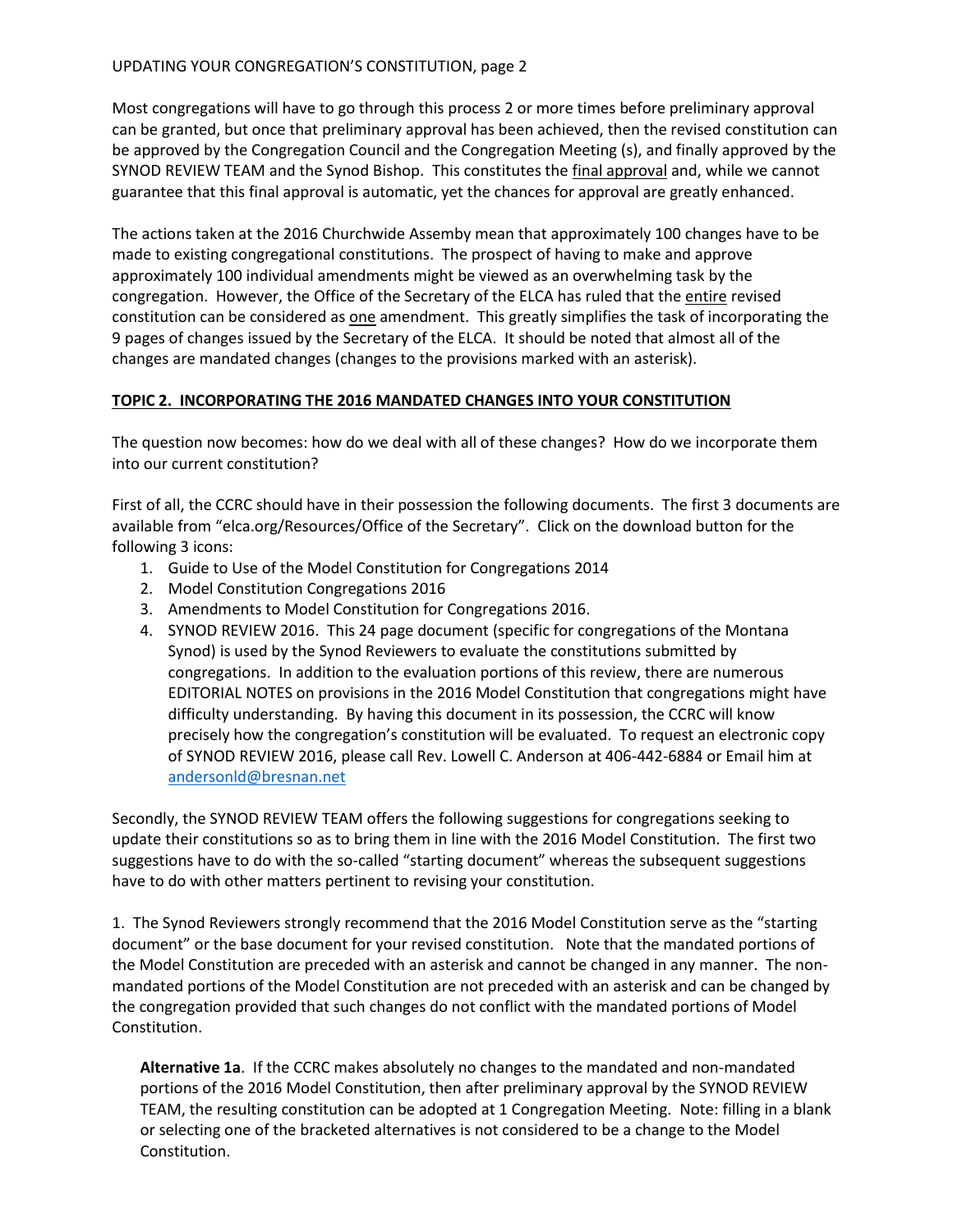**Alternative 1b**. If the CCRC makes even a slight change to the non-mandated portions of the Model Constitution (Note: no changes can be made the mandated portions of the Model Constitution), then the entire document can only become official after 2 Congregation Meetings (the  $1<sup>st</sup>$  meeting is for adoption, and the 2<sup>nd</sup> meeting is for ratification --- no changes permitted between meetings). It should also be noted that if your congregation revises any of the non-mandated portions of the Model Constitution, those revisions cannot conflict with the mandated portions of the Model Constitution.

2. Some congregations might desire to have their current constitution serve as the "starting document" and revise it by incorporating the changes adopted by the Churchwide Assemblies of 2016 and the preceding years: 2013, 2011, 2009, etc. This can be a cumbersome and time consuming process especially if a constitution is based on a Model Constitution older than 2013.

**Alternative 2a**. NOTE: this alternative will only apply to a constitution which has as its base document the 2013 Model Constitution. If this is the case, then the afore-mentioned 9 pages of changes will need to be incorporated into your constitution. If no other changes are made, then your updated constitution will only require 1 Congregation Meeting. However, if other changes are made, then your updated constitution will require 2 Congregation Meetings.

**Alternative 2b**. NOTE: this alternative applies to a constitution which is based on the 2011 or older Model Constitution. If your constitution is based on the 2011 Model Constitution, there will be 14 pages of changes that will need to be incorporated into your constitution. The number of changepages increases the older your constitution is. For instance, if your constitution dates back to the time of the merger on January 1, 1988, there will 43 pages of changes that will need to be incorporated into your constitution. Making all of those changes will be a monumental task, and will most likely result in a constitution which cannot be approved by the Synod Reviewer. Although Alternative 2b is a theoretical option, the Synod Reviewers suggest that a congregation not consider this to be a viable alternative.

3. One of the perennial questions faced by your CCRC is: where do we place the bylaws? Many congregations have their Bylaws as a separate document. The ELCA, the Montana Synod, and some congregations incorporate their bylaws into the constitution via a distinctive marker (a third set of numerals), and your congregation is urged to do the same. However, if a congregation elects to have their bylaws as a separate document, each bylaw should be referenced to the appropriate constitutional provision. Example: a bylaw pertaining to constitutional provision C10.01 could be identified as C10.01.01.

4. The Constitution of the ELCA does not permit partial revisions of your constitution. This means that if one provision is modified in your congregation's constitution, it cannot be approved by the Synod Reviewers until the entire document conforms to the 2016 Model Constitution.

5. A final note regarding timelines: given the fact that the Synod Reviewers cannot begin to evaluate constitutions until after October 1, 2016, it is unrealistic to think that constitutions can be approved at January 2017 annual meetings. It is more realistic if congregations would think of their first Congregation Meeting being during the summer of 2017 with a second Congregation Meeting in January 2018. It should be kept in mind that your Synod Reviewers are volunteers and have to work in their reviews amongst their other duties. Normally a review is completed within 3 weeks, but it all depends upon how many reviews are in the queue and the complexity of the review. Obviously if two or three preliminary reviews are required, the process will require more time.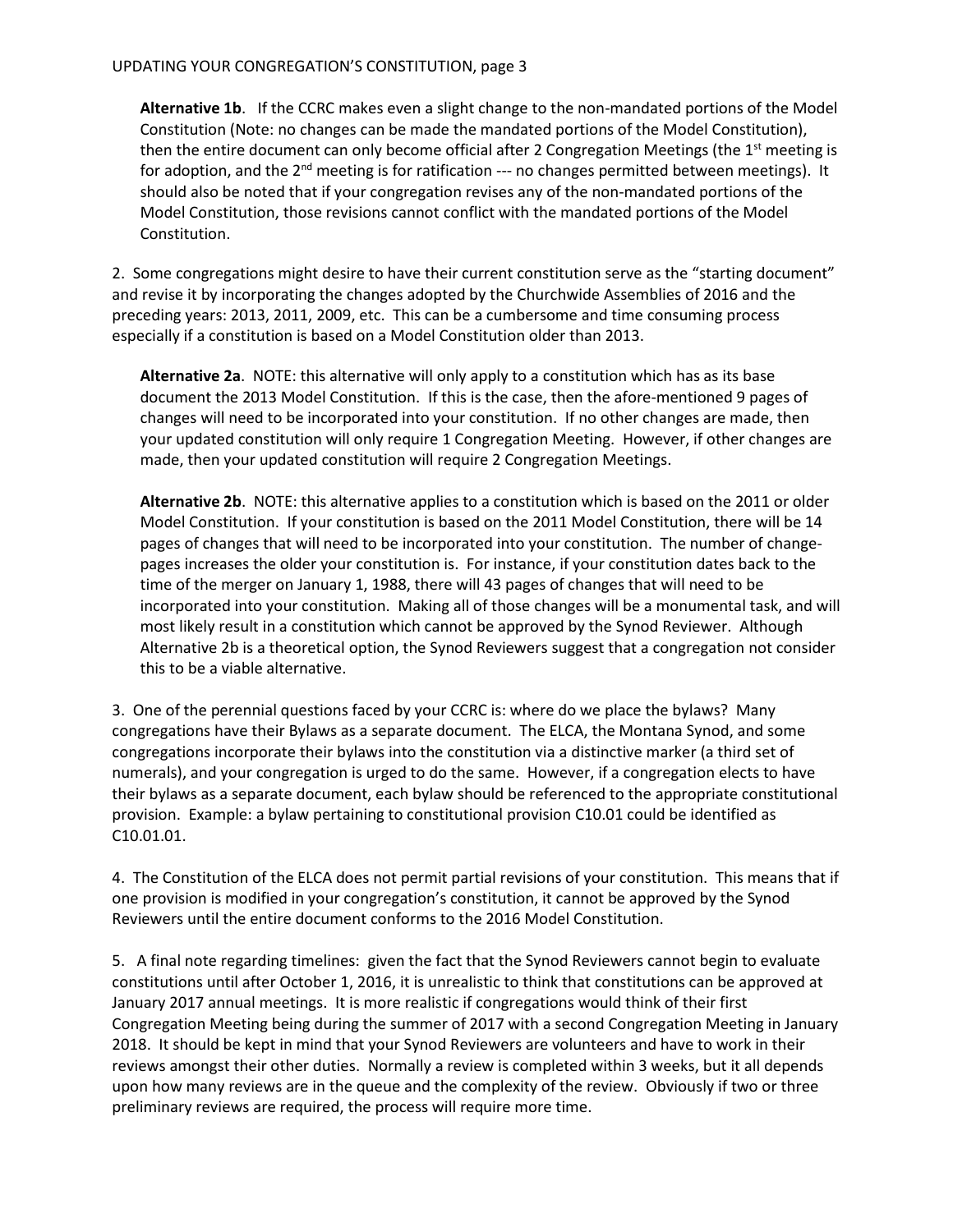### **TOPIC 3. STEPS TO BE TAKEN IN UPDATING YOUR CONSTITUTION**

The following material can serve as a guideline to the process that can be followed by your congregation in revising its constitution.

**STEP 1. ENACTMENT OF AN ENABLING RESOLUTION.** This resolution, either adopted at a Congregation Meeting or Congregation Council Meeting, authorizes the formation of the Congregational Constitution Revision Committee (CCRC). A committee of 3 to 4 persons is recommended in addition to a recording secretary who has computer skills and will make all of the required changes.

**STEP 2. ACQUIRING THE APPLICABLE RESOURCES FROM THE ELCA OFFICE OF THE SECRETARY.** The primary document is *Model Constitution for Congregations of the Evangelical Lutheran Church in America*, 2016 Edition. The Word format of this document permits congregations to edit this document. Another document that might prove to be helpful is *Guide for Use of the Model Constitution for Congregations.* The Office of the Secretary website also has documents pertaining to the changes made at each Churchwide Assembly in 1989, 1991, 1993, 1995, 1997, 1999, 2001, 2003, 2005, 2007, 2009, 2011, 2013, and 2016. The chair of the CCRC might want to have a copy of these changes, but it is not necessary for the other committee members to have them since all of these changes have been incorporated into the 2016 Model Constitution. The chair of the CCRC will also want to obtain a copy of SYNOD REVIEW 2016 (available from Rev. Lowell C. Anderson --- see Topic 2).

**STEP 3. MAKING PREPARATIONS FOR THE FIRST MEETING OF THE CCRC.** Each committee member should have a copy of their current constitution as well a copy of *Model Constitution for Congregations of the Evangelical Lutheran Church in America*, 2016 Edition, and perhaps *Guide for Use of the Model Constitution for Congregations.* The chair of the CCRC might also want to provide a copy of SYNOD REVIEW 2016 to each member of the CCRC.

**STEP 4. INITIAL MEETING OF THE CCRC.** The first part of this meeting will most likely be devoted to becoming acquainted with the documents identified in Steps 2 and 3. Then a decision should be made regarding the 4 possibilities mentioned in Topic 2 regarding the starting document. There are only a handful of congregations in the Montana Synod who have approved constitutions based on the 2013 Model Constitution. Now even those constitutions are outdated. This means that the rest of the congregations in the Montana Synod have constitutions that are seriously outdated. Once a decision has been made in regard to the "starting document", the CCRC can proceed with processing all of the mandated provisions in the2016 Model Constitution (those items marked with an asterisk). The nonmandated provisions in the 2016 Model Constitution should be dealt with at a subsequent meeting.

**STEP 5. SUBSEQUENT MEETINGS OF THE CCRC**. The number of subsequent meetings can vary between 1 and 5 and should deal with the non-mandated provisions in the Model (those items **not** marked with an asterisk). Since the non-mandated portions of the Model Constitution permit congregations to make desired changes to the Model Constitution, there will most likely be a number of changes that the CCRC might choose to make, and this will take time. It should be emphasized that the CCRC should submit a finished product to the Synod for a review rather than a rough draft. Again it should also be emphasized that this review take place before your constitution is submitted to the Congregation Council for its approval, and especially before it is submitted to the Congregation Meeting for its approval. Failure to do this could possibly result in a delay of 1 to 2 years in getting your constitution approved by the synod.

**STEP 6. SYNOD REVIEW NO. 1 (or NO. 2 or NO. 3 if subsequent reviews are needed).** A given review can be either negative or positive.

6.1. A NEGATIVE REVIEW indicates that: 1) the mandatory provisions are not in compliance with the 2016 Model Constitution, or 2) the non-mandatory provisions are in conflict with the